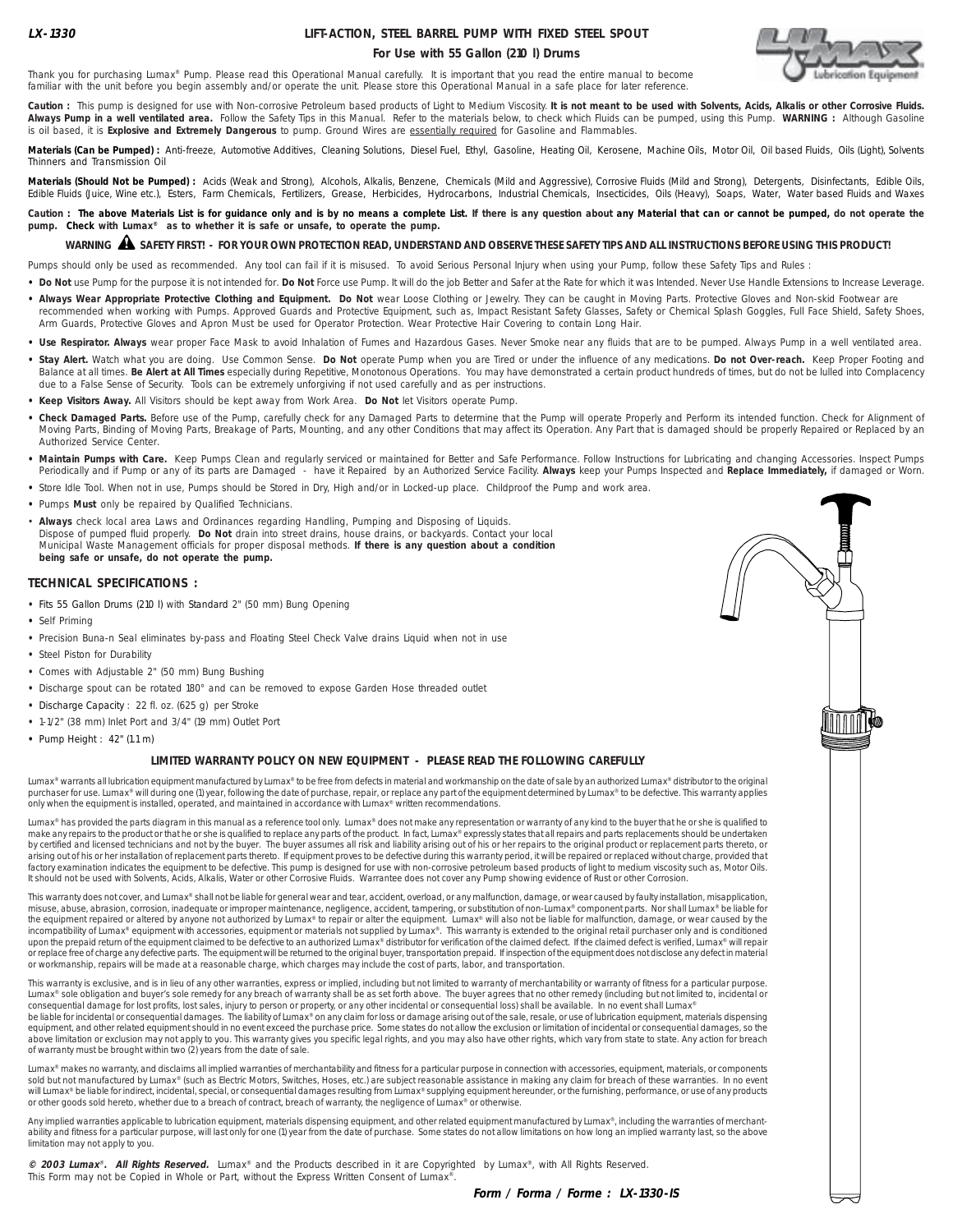## **BOMBA DE BARRIL DE ACERO CON SURTIDOR FIJO DE ACERO DE ACCIÓN DE LEVANTE**

#### **Para ser utilizada con tambores de 55 galones (207 lts.)**



familiarizarse con la unidad antes de comenzar el ensamblaje y/o funcionar la unidad. Sírvase mantener este Manual de Funcionamiento en un lugar seguro para referencia futura.

**Precaución :** Esta bomba está diseñada para ser utilizada con productos no corrosivo a base de petróleo, de viscosidad ligera a medi. **No está diseñada para ser utilizada con solventes, ácidos,** álcali u otros fluidos corrosivos. Siempre bombee en un área bien ventilada. Siga los tips de seguridad en este Manual). Refiérase a los siguientes materiales para verificar qué materiales pueden ser bombeados con esta bomba. **PELIGRO:** Aunque la gasolina es a base de aceite, **es explosiva y extremadamente peligrosa** para bombear. Para los alambres de tierra esencialmente se requieren la gasolina y flammables.

Materiales (pueden ser bombeados) : Anticongelante, Aditivos para automóviles, Soluciones de limpieza, Fluido diesel, Etilos, Gasolina, Aceite para calentar, Querosén, Aceites para máquinas, Aceite de motor, Fluidos a base de aceites, Aceites (Ligeros), Solventes, Tiner y Aceite de transmisión

Materiales (no deberían ser bombeados) : Ácidos (débiles y fuertes), Alcoholes, Álcalis, Benceno, Químicos (Suaves y Agresivos), Fluidos corrosivos (Suaves y Fuertes), Detergentes, Desinfectantes, Aceites comestibles, Fluidos comestibles (Jugos, vino, etc.), Éteres, Químicos agropecuarios, Fertilizantes, Grasa, Herbicidas, Hidrocarbonos, Químicos industriales, Insecticidas, Aceites (Pesados), Jabones, Agua, Fluidos a base de agua y Ceras

Precaución: La anterior lista de materiales es solo una guía y de ninguna manera es una lista completa. Si tuviese una pregunta sobre qué materials pueden ser bombeados o no, no **funcione la bomba. Verifique con Lumax\* si el material es seguro para funcionar la bomba, o no.**

# **ADVERTENCIA ¡SEGURIDAD PRIMERO! ¡PARA SU PROPIA PROTECCIÓN: LEA, ENTIENDA Y SIGA ESTOS TIPS DE SEGURIDAD Y TODAS LAS INSTRUCCIONES ANTES DE UTILIZAR ESTE PRODUCTO!** !

Las bombas solamente deberían ser utilizadas según se recomienda. Si no es utilizada correctamente, cualquier herramienta puede fallar. Para evitar graves lesiones personales al utilizar su bomba, siga los siguientes tips y normas de seguridad:

- **No** utilice la Bomba para otro propósito.
- **No** forje la bomba. Funcionará mejor y más seguro a la velocidad para la cual fue diseñada. Nunca utilice extensiones de palanca para aumentar el brazo de la palanca.
- **Vista siempre el traje y el equipo protector apropiado. No** vista ropa suelta o joyas. Éstas pueden ser atrapadas en las partes movibles. Los guantes protectores y calzado que no resbale son recomendables cuando trabaje con bombas. Protectores adecuados y equipo de protección tales como anteojos de seguridad resistentes a los impactos, anteojos protectores contra salpicaduras químicas o de seguridad, pantalla completa para la cara, zapatos de seguridad, protectores para brazos, guantes protectores y delantal deben ser utilizados para la protección del operador. Utilice una cubierta protectora para el cabello, para cubrir el cabello largo.
- **Use Respirador. Siempre** use la mascara facial adecuada para evitar la inhalación de vapores y gases peligrosos. Nunca fume cerca de cualquier fluido que deba ser bombeado. Bombee siempre en un área bien ventilada.
- **Manténgase alerta.** Vigile siempre lo que hace. Utilice el sentido común. **No** funcione la bomba cuando usted esté cansado o bajo la influencia de algún medicamento. **Manténgase alerta en todo momento** especialmente durante operaciones repetitivas y monótonas. Usted puede haber demostrado un producto varios cientos de veces, sin embargo, no se confíe demasiado debido a un falso sentido de seguridad. Si no se utilizan cuidadosamente y según las instrucciones, las herramientas pueden ser extremadamente implacables.
- **No se estire.** Mantenga el equilibrio y el balance adecuado en todo momento.
- **Mantenga a los visitantes alejados.** Todos los visitantes deberán mantenerse lejos del área de trabajo. **No** deje que los visitantes funcionen la bomba.

Gracias por comprar la bomba Lumax ®. Sírvase leer cuidadosamente este Manual de Funcionamiento. Es importante que usted lea todo el manual para

- **Revise las piezas dañadas.** Antes de utilizar la bomba, revise cuidadosamente si hay alguna pieza dañada para determinar si la bomba funcionará correctamente y realizará su función. Revise la alineación de las piezas movibles, unión de las piezas movibles, ruptura de las piezas, montaje, y cualquier otra condición que pueda afectar su funcionamiento. Cualquier pieza que esté dañada deberá ser reparada o reemplazada adecuadamente por un Centro de Servicio autorizado.
- **Mantenga las bombas con cuidado.** Mantenga las bombas limpias y hágales servicio o mantenimiento regularmente para un mejor rendimiento y mas seguro. Siga las instrucciones para lubricación y cambiar los accesorios. Inspeccione las bombas periódicamente y si la bomba o cualquiera de sus piezas están dañadas: - haga que un Representante Autorizado de Servicio lo repare. Mantenga sus bombas inspeccionadas **siempre** y **reemplácela inmediatamente**, si se daña o se desgasta.
- **•** Almacene la herramienta cuando no este en uso. Las bombas deberían ser almacenadas en un lugar seco, en alto y/o cerrado. Mantenga la bomba y el área de trabajo fuera del alcance de los niños.
- **•** Las bombas **deben** ser reparadas solamente por Técnicos Calificados.
- · Revise siempre las leyes y ordenanzas locales relacionadas con el manejo, bombeo y disposición de los fluidos bombeados. Deseche los fluidos bombeados adecuadamente. No drene los fluidos en los drenajes de la calle, drenajes de la casa o patios traseros. Contacte a sus funcionarios municipales locales de desecho sobre los métodos adecuados de desecho. **Si tiene alguna pregunta sobre si es seguro funcionar la bomba o no, no funcione la bomba.**

#### **ESPECIFICACIONES TÉCNICAS :**

- **•** Se ajusta a tambores de 55 galones (210 litros) con apertura de tapón estándar de 2" (50 mm)
- **•** Auto primador
- **•** Sello de precisión Buna-n elimina el paso y la válvula flotante de chequeo de acero drena el liquido cuando no esta en uso
- **•** Pistón de acero para durabilidad
- **•** Tiene tapón de boquilla ajustable de 2" (50 mm)
- **•** Surtidor de descarga puede ser girado 180° y puede ser removido para exponer la salida acanalada de la manguera de jardín
- **•** Capacidad de descarga: 22 fl. oz. (625 g) por golpe
- **•** Puerto de entrada de 1-1/2" (38 mm) y puerto de salida de 3/4" (19 mm)
- **•** Altura de la bomba: 42" (1.1 m)

#### **POLÍTICA DE GARANTÍA LIMITADA SOBRE EL NUEVO EQUIPO SÍRVASE LEER CUIDADOSAMENTE LO SIGUIENTE**

Lumax® garantiza que todo equipo de lubricación fabricado por Lumax® esté libre de defectos en cuanto a material y mano de obra a la fecha de la venta por parte de un distribuidor autorizado Lumax® al comprador original pa operado y mantenido de conformidad con las recomendaciones escritas de Lumax®.

Lumax® ha suministrado el diagrama de piezas en este manual solamente como una herramienta de referencia. Lumax® no entrega ninguna representación o garantía de ningún tipo al comprador de que él o ella está calificado para realizar ninguna reparación al producto o que él o ella está calificado para reemplazar alguna pieza del producto. De hecho, Lumax® manifiesta expresamente que todas las reparaciones y piezas de reemplazo deberían .<br>Ser realizados por técnicos certificados y licenciatarios y no por el comprador. El comprador asume todos los riesgos y responsabilidades que surjan de sus reparaciones hechas al producto original o a las piezas de reemp del mismo, o que surjan de la instalación de piezas de reemplazo al mismo. Si el equipo demuestra estar defectuoso durante este período de garantía, será reparado o reemplazado sin cargos, siempre que el examen de la fábrica indique que el equipo está defectuoso. Esta bomba está diseñada para ser utilizada con productos hechos a base de petróleo no corrosivo de viscosidad ligera a media tales como aceite de motores. No deberá ser utilizada con solventes, ácidos, álcalis, agua u otros fluidos corrosivos. La garantía no cubre ninguna bomba que muestra signos de óxido o alguna otra corrosión. Esta garantía no cubre, y Lumax® no será responsable del desgaste general accidentes, sobrecarga, o algún malfuncionamiento, daño o desgaste causado por una mala instalación, aplicación errada, maluso, abuso, abrasión corrosión, mantenimiento inadecuado, o impropio, negligencia, accidente, manipulación o sustitución de piezas componentes que no sean Lumax®. Lumax® tampoco será responsable del equipo reparado o alterado por alguien que no esté autorizado por Lumax® para reparar o alterar el equipo. Lumax®<br>tam Lumax® reparará o hará el reemplazo sin costo alguno sobre las piezas defectuosas. El equipo será devuelto al comprador original con transporte prepagado. Si la inspección del equipo no revela ningún defecto en los materia o mano de obra, las reparaciones serán hechas a un precio razonable, cuyos cargos pueden incluir los costos de piezas, mano de obra y transporte.

Esta garantía es exclusiva, y es in lieu de cualquier otra garantía, expresa o implícita, incluyendo pero no limitada a la garantía de mercadeabilidad o garantía de aptitud para un fin específico. La única obligación de Lu el único remedio del comprador en caso de alguna violación de la garantía deberá ser como se establece arriba. El comprador acuerda que ningún otro remedio estará disponible (incluyendo pero no limitado al daño, incidental o a consecuencia de las ganancias perdidas, ventas perdidas, daños a la persona o a la propiedad, o cualquier pérdida incidental o consecuencia). Lumax® no será responsable en ningún momento por los daños incidentales o<br>co momento exceder el precio de compra. Algunos estados no permiten la exclusión o límite de daños incidentales o consencuenciales, por lo que la limitación anterior puede no aplicarse a usted. Esta garantía le otorga a usted derechos legales específicos, y usted también puede tener otros derechos, que pueden variar de estado a estado. Cualquier acción por la violación de la garantía deberá ser presentada dentro de los dos (2) años a partir de de la venta. Lumax® no otorga ninguna garantía y renuncia a todas las garantías implícitas sobre la mercadeabilidad y aptitud para un fin especifico en relación con los accesorios, equipos, materiales o componentes vendid pero no fabricados por Lumax® (tales como motores eléctricos, interruptores, mangueras, etc.) están sujetos a la asistencia razonable para realizar cualquier reclamo por el incumplimiento de estas garantías. Lumax® no sera responsible en ningún caso por los daños indirectos, incidentales, especiales o consecuenciales resultantes del suministro de parte de Lumax® del equipo bajo el presente, o el suministro, rendimiento o uso de cualquier pro u otros bienes vendidos en el presente, sea debido a un incumplimiento del contrato, incumplimiento de la garantía, la negligencia de Lumax® o de otro modo.

Cualquier garantía implícita aplicable al equipo de lubricación, equipo dispensador de materiales, y otro equipo relacionado fabricado por Lumax®, incluyendo las garantías de mercadeabilidad y aptitud para un fin específic solamente durará un (1) año a partir de la fecha de compra. Algunos estados no permiten límites sobre la duración de una garantía implícita, por lo que el limite arriba expresado puede variar para usted.

**© 2003 Lumax** ®, **Todos los derechos reservados.** Lumax® y los productos descritos están registrados por Lumax® como propiedad literaria, con todos los derechos reservados. Este documento no puede ser copiado en todo o en parte sin el consentimiento expreso por escrito de Lumax®.